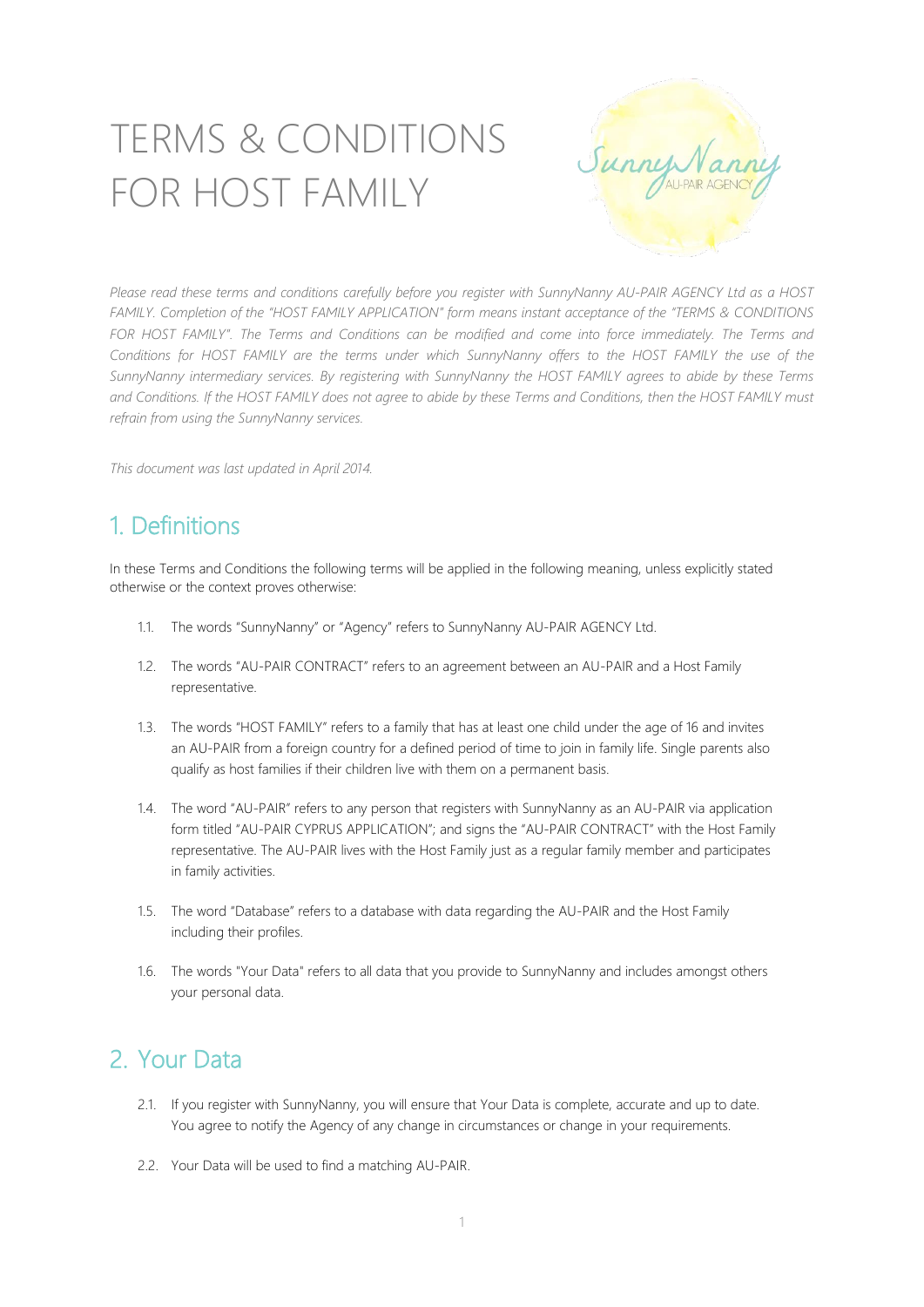- 2.3. SunnyNanny respects everyone's privacy and will process Your Data in accordance with the applicable privacy legislation, whereby Your Data will in principle not be made available to third parties. Read more about this in our [Privacy Policy.](http://media.wix.com/ugd/4e2671_57bcc5978f334b22ad098be9843f3590.pdf)
- 2.4. SunnyNanny will release information to third parties when we believe this is appropriate to comply with the law, police or fraud investigations, to protect the rights of SunnyNanny, our IP, our users or others.

## 3. Intellectual Property Rights

- 3.1. The (intellectual property) rights related to SunnyNanny, including without limitation the rights to the website, logo, texts, images, design, information including the Database, photographs and other (still and/or moving) illustrations, sound material, formats, software, trademarks (including domain names) and other materials, are vested in SunnyNanny, its licensors and/or advertisers.
- 3.2. It is not allowed to make available to third parties, to copy or to modify the website or parts of the website, in any way, other than by downloading and reviewing it on one sole computer and/or the printing of one hardcopy.
- 3.3. The HOST FAMILY understands that its application and contents cannot be returned to them at any time.

## 4. Contact

SunnyNanny is registered at the Registrar of Companies under REG-number HE330054, it resides in Limassol and has its registered office in Limassol. You are requested to send all correspondence to SunnyNanny to the following e-mail address: info@sunnynanny.com.

# 5. Choosing an AU-PAIR

- 5.1. The HOST FAMILY applies for an au-pair via online application form called "HOST FAMILY APPLICATION" and specifies their requirements for an AU-PAIR.
- 5.2. The HOST FAMILY is interviewed in the home of the HOST FAMILY by the Regional Agent representing the Agency. The availability of a suitable separate/private room for an au-pair is also checked.
- 5.3. When the HOST FAMILY confirms participation in the AU-PAIR CYPRUS PROGRAM they will be asked to pay the first instalment of the application fee amounting to 640  $\epsilon$ .
- 5.4. After the Application fee is paid, the Agency will search for a matching AU/PAIR and send details of matching AU-PAIR(s) to the HOST FAMILY. The agency will obtain a police check from the AU-PAIRS' country of residence, a medical certificate, childcare and character references, results of personality tests and stress tests, photocopies of the AU-PAIRS' ID and where appropriate the AU-PAIRS' driving license. Copies of all details of the dossier can be passed to the HOST FAMILY on request.
- 5.5. The HOST FAMILY will select the AU-PAIR they are interested in and the Agency will arrange an interview with a selected AU-PAIR. The HOST FAMILY must review the details sent by the agency and ask any relevant questions during the interview. If the HOST FAMILY doesn´t like the selected AU-PAIR, the process is repeated until the HOST FAMILY is fully satisfied with the result.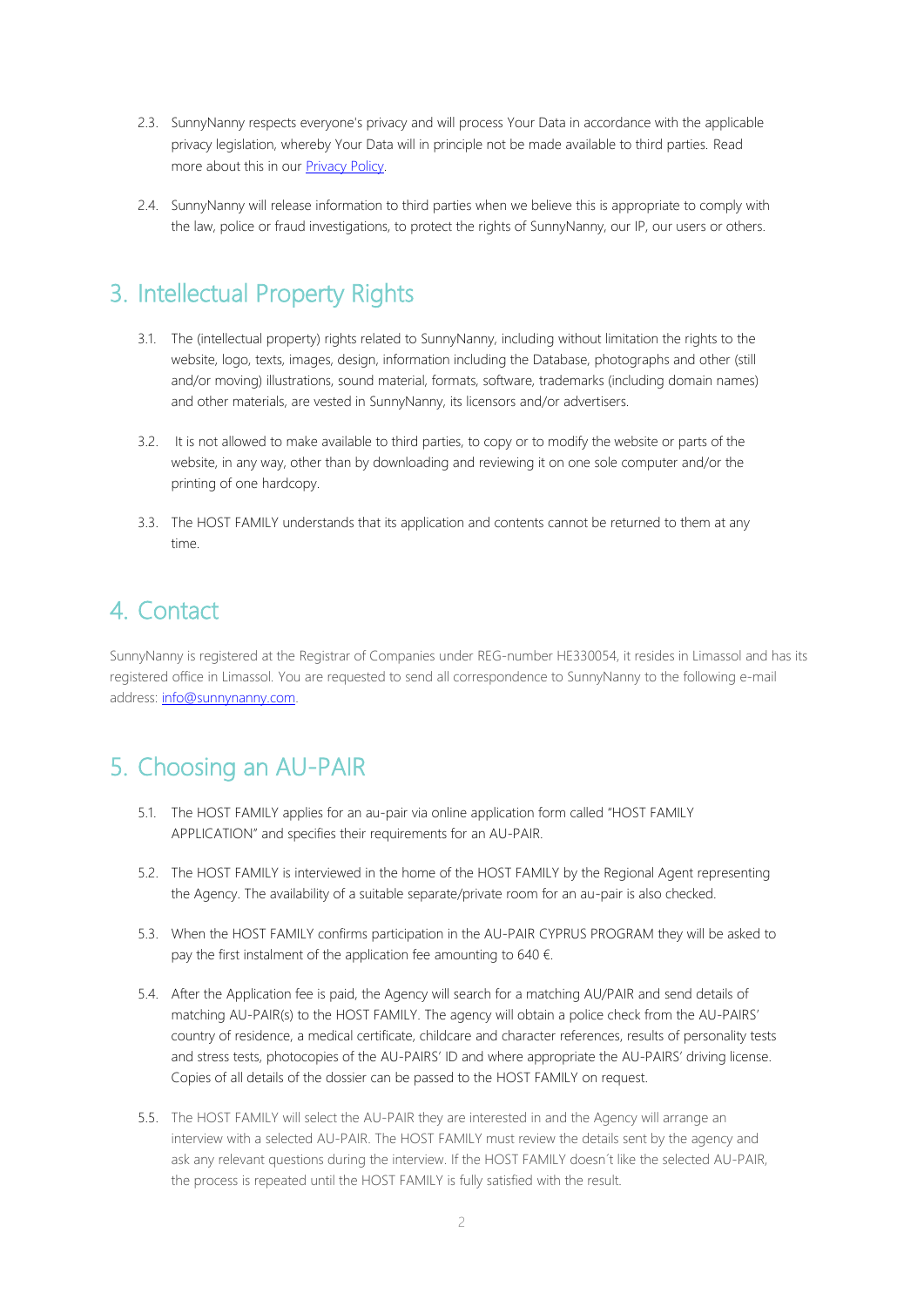- 5.6. The HOST FAMILY must ensure they are 100% sure of the suitability of the AU-PAIR prior to inviting them to join their family. The Agency will take all reasonable care to ensure the suitability of the candidate, however the final decision to accept the AU-PAIR remains with the HOST FAMILY – who is best placed to judge the suitability of an AU-PAIR.
- 5.7. The non-refundable Program fee amounting to 1597 € is payable upon acceptance of the AU-PAIR by the Host Family.
- 5.8. The HOST FAMILY is obliged to prepare and equip a separate/private room for the AU-PAIR prior to AU-PAIR's arrival.
- 5.9. Two weeks prior to the arrival of the AU-PAIR the HOST FAMILY pays the Intermediary fee amounting to 500 €.
- 5.10. The Agency does not offer any warranty as to the suitability, honesty, character or capability of the AU-PAIR.
- 5.11. The Agency accepts no liability of any kind for any inconvenience, loss of or damage to property, or any loss or personal injury or death howsoever arising directly or indirectly from any act or omission of any applicant introduced by the Agency even if such an act or omission is negligent or fraudulent or reveals dishonesty.
- 5.12. The Agency will submit details of AU-PAIR with a valid driving licence (if available) and commits to giving the AU-PAIR the sufficient practice and providing professional lessons as required enabling them to adapt to driving on the left, but is unable to guarantee the standard of the AU-PAIRS's driving.
- 5.13. The HOST FAMILY must make it clear to their insurers that the AU-PAIR is driving their car and is foreigner. The AU-PAIR is not liable to the HOST FAMILY for damage caused in an accident/incident when driving at the request of or with permission of the HOST FAMILY. The AU-PAIR cannot be asked to pay for any damage caused to the car or to cover the excess. This must not be deducted from their pocket money either.

## 6. AU-PAIRs General Obligations/Requirements

- 6.1. The AU-PAIR is the citizen of one of the EU member countries.
- 6.2. The AU-PAIR has the minimum age of 18 years and maximum age of 35 years.
- 6.3. The AU-PAIR certifies that s(he) have successfully completed the secondary school education.
- 6.4. The AU-PAIR declares that s(he) has never been charged with or convicted of a criminal offence.
- 6.5. If the AU-PAIR signs the AU-PAIR CONTRACT, then the AU-PAIR is responsible to up hold their commitment to the Host Family and to SunnyNanny.
- 6.6. The AU-PAIR will abide by all appropriate regulations and instructions of the Republic of Cyprus and obey all applicable laws.

## 7. AU-PAIRs Duties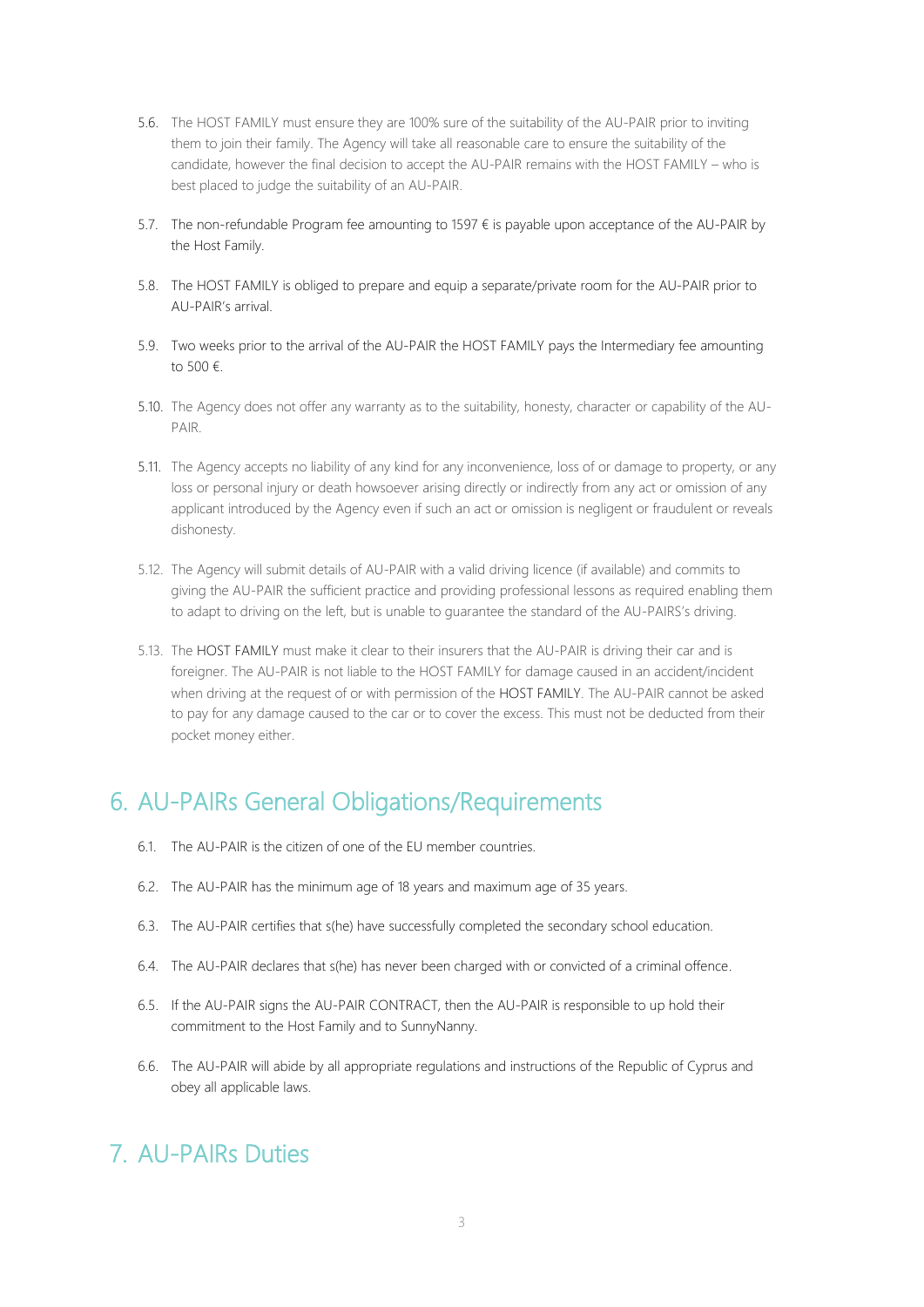- 7.1. A participant of the AU-PAIR CYPRUS Program, will provide the Host Family with childcare and housework up to 5 days per week and not more than 8 hours per day, for a period not shorter than 12 months.
- 7.2. A participant of the AU-PAIR CYPRUS Program, will provide the Host Family with one night and not more than 5 hours of babysitting per week.
- 7.3. The Au Pair is expected apart from childcare also to help with a degree of household chores which could include some of the following:
	- 7.3.1. Vacuum cleaning
	- 7.3.2. Dusting
	- 7.3.3. Putting the washing on
	- 7.3.4. Drying laundry
	- 7.3.5. Folding & putting laundry away
	- 7.3.6. Loading/Unloading the dishwasher
	- 7.3.7. Washing the dishes
	- 7.3.8. Helping to keep the house clean & tidy, including sweeping & mopping floors
	- 7.3.9. Tidying children's rooms and communal areas of house
	- 7.3.10. Preparing light meals for the children
	- 7.3.11. Cooking
	- 7.3.12. Small grocery shopping
	- 7.3.13. Ironing
	- 7.3.14. Emptying bins
- 7.4. AU-PAIR is expected to take care of family pets, if both parties agree on it in an AU-PAIR CONTRACT.
- 7.5. The AU-PAIR will be flexible when it comes to schedule of working hours.
- 7.6. The AU-PAIR will show a professional attitude and is aware that they bear a responsibility towards the children that they take care of.
- 7.7. The AU-PAIR will take good care of the children that (s)he is taking care of and will treat them in a spontaneous and loving manner.
- 7.8. The AU-PAIR is the primary caregiver of the Host Family's children; under NO circumstances are they to leave the children alone.
- 7.9. The AU-PAIR will not move any child/ren from the residence/accommodation location unless the Host Family authorizes the AU-PAIR to do so.
- 7.10. SunnyNanny requires all our AU-PAIRs to be reliable, courteous, and enthusiastic and to use their initiative at all times.
- 7.11. AU-PAIR agrees never to perform their duties under the influence of drugs or alcohol.
- 7.12. The AU-PAIR will not smoke in the house of the Host Family, unless (s)he gets the permission to do so by the Host Family representative.
- 7.13. The AU-PAIR will live up to the AU-PAIR CONTRACT made with the Host Family.
- 7.14. The AU-PAIR will, in case of emergency, always contact the Host Family representative.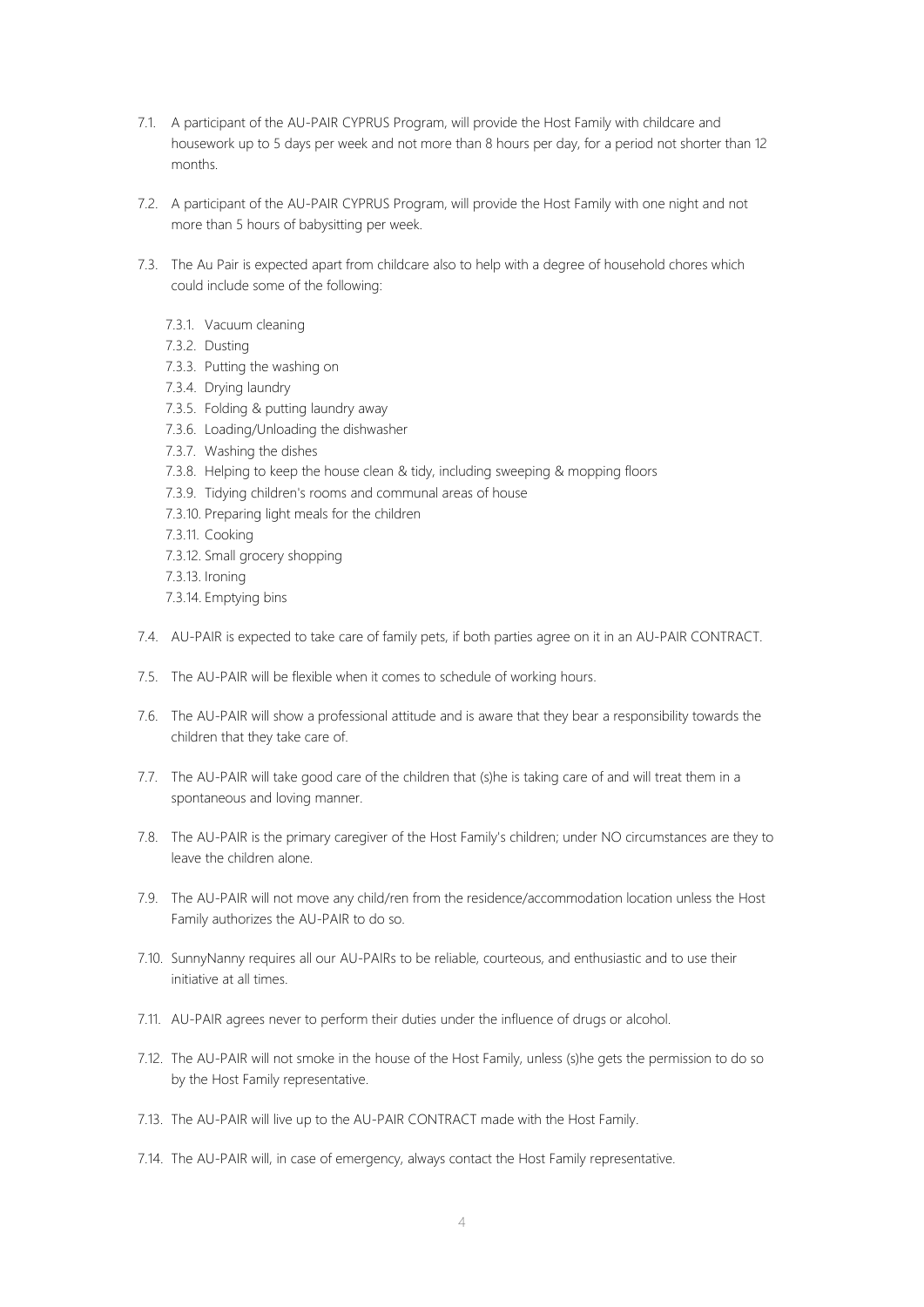- 7.15. The AU-PAIR will keep the house of her placement clean and will never invite other people to come and visit on that address without asking.
- 7.16. While living with the Host Family the AU-PAIR will be responsible for all personal debts such as telephone calls, language courses and others unless with the HOST FAMILY differently.
- 7.17. The AU-PAIR must always respect Host Family's privacy.
- 7.18. The Host Family's private telephone is not to be used except under emergency situations.
- 7.19. SunnyNanny AU-PAIRs are strictly prohibited to make any private agreements with Host Families registered with SunnyNanny. Should this be discovered, fees for lost earnings will apply to both AU-PAIR and the Host Family and the agreement with the AU-PAIR will be terminated!
- 7.20. All AU-PAIRs are to dress professionally during their working hours.

#### 8. HOST FAMILY Commitment

The HOST FAMILY commits to respecting the following obligations:

- 8.1. Welcome the AU-PAIR as a member of the family.
- 8.2. Pick the AU-PAIR up at the airport upon her arrival and transport her to the airport prior to her departure.
- 8.3. Give the AU-PAIR training, support and guidance as to how to carry out their duties well.
- 8.4. Help the AU-PAIR manage the children and support them when the children don't listen to them.
- 8.5. Provide full board and lodging 24/7.
- 8.6. To only ask the AU-PAIR to carry out light housework they must not be the only person doing housework in the household.
- 8.7. Pay the candidate on a monthly basis on the last day every month without the candidate having to remind them.
- 8.8. Always pay the minimum required pocket money amounting to 360  $\epsilon$ , even if the HOST FAMILY has not needed the AU-PAIR to carry out as many hours as usual – they need a minimum amount of pocket money to live off.
- 8.9. Provide adequate accommodation bedroom for sole use of the AU-PAIR, heated, with fan in good condition with a door that closes properly. They must provide a bed and storage for the AU-PAIR's clothes and belongings. The HOST FAMILY agrees to not enter the room without the AU-PAIR's permission.
- 8.10. Allow the AU-PAIR time to attend all Quarterly Regional Meetings for AU-PAIRs CYPRUS organized by the Agency.
- 8.11. Allow the AU-PAIR time to attend language lessons during the week.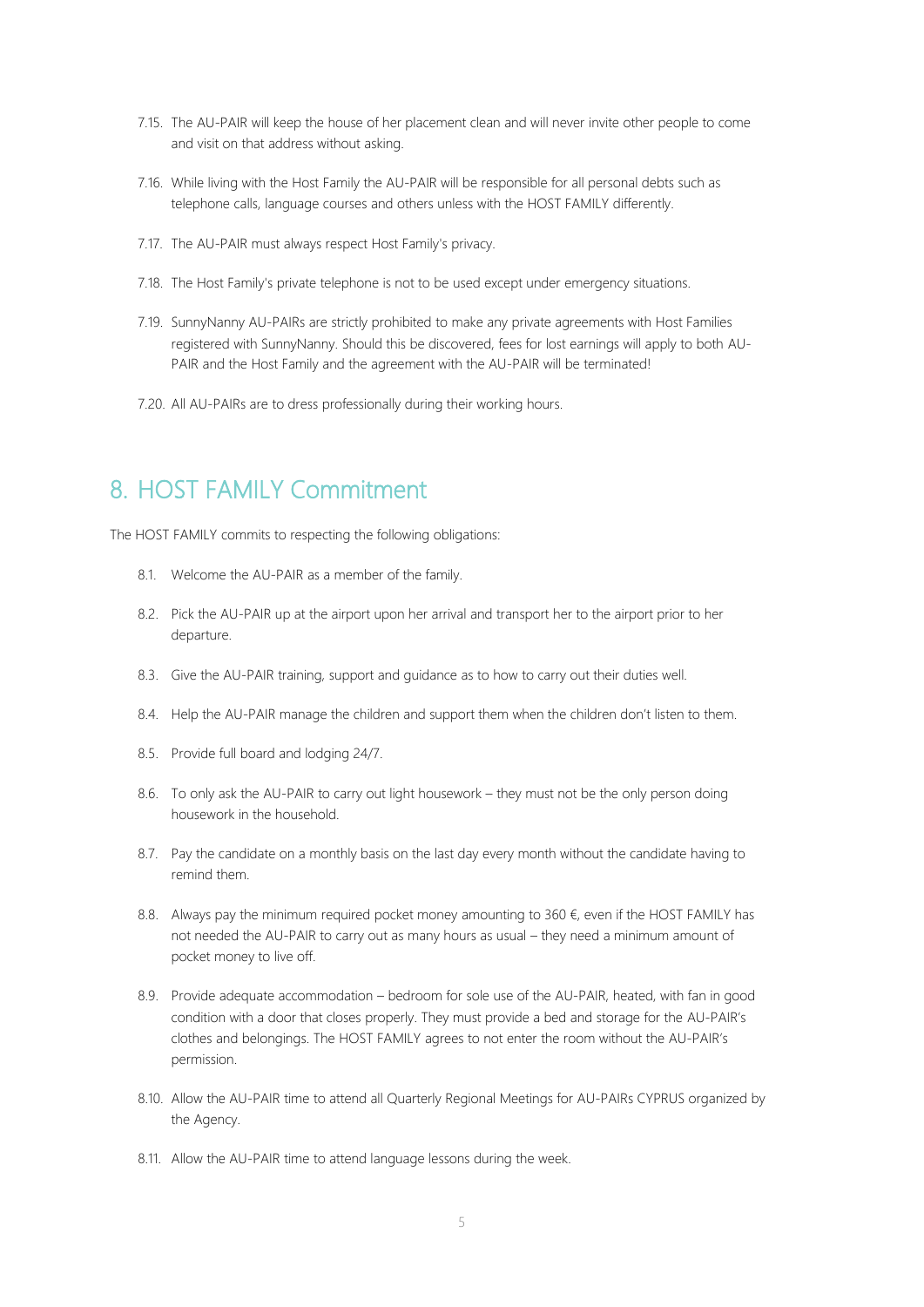- 8.12. Give the AU-PAIR 2 full days off per week.
- 8.13. Give the AU-PAIR one week's paid holiday every 6 months, while the AU-PAIR is entitled to take her holiday not sooner than after 4 full months of the placement.
- 8.14. Give 2 weeks' notice in case of termination and continue to pay the AU-PAIR normal during this period.
- 8.15. Take such actions as it considers necessary regarding AU-PAIR's health and safety during the time on the program, including securing medical treatment.

#### 9. Replacement Policy

- 9.1. The HOST FAMILY is entitled to one free replacement if the AU-PAIR :
	- 9.1.1. Cancels the placement prior to arrival.
	- 9.1.2. Fails to arrive in Cyprus without prior notice.
	- 9.1.3. Proves unsuitable during the guarantee period of first 3 months of her placement. Any replacement due to unsuitability of an AU-PAIR requested outside the guarantee period will be subject to a new introduction fee.
	- 9.1.4. Gives notice to leave during her placement period.
- 9.2. The HOST FAMILY forfeits their right to a free replacement if :
	- 9.2.1. The Intermediary fee was paid late or remains unpaid.
	- 9.2.2. They have not respected the host family commitment.
- 9.3. The HOST FAMILY should notify the Agency in writing explaining the situation. The Agency will then propose an alternative suitable replacement candidate within 4 weeks of receiving the HOST FAMILY's notification (3 weeks if the AU-PAIR fails to arrive without prior notice). The Agency will aim to find a replacement as fast as possible and this is usually arranged within 2 weeks.
- 9.4. Definition of a Suitable Replacement Candidate:
	- 9.4.1. A suitable replacement candidate for the Au Pair program is an EU citizen, aged 18-35, single and without dependents. A suitable candidate is considered to be an applicant who respects specific criteria as per the original request of the HOST FAMILY. The preferences that will be taken into account are: Minimum Age, driver/non-driver, smoker/non-smoker, relevant experience and ability to live with pets.

## 10.Terms of Payment and Refund Policy

- 10.1. The amount of pocket money proposed by the Agency is purely introductory and it is up to the HOST FAMILY and the AU-PAIR to make the arrangement work through good communication. However the minimum amount of  $360 \text{ } \epsilon$  per month must be respected. The Agency cannot guarantee that any AU-PAIR will complete the full duration of their stay and cannot be blamed when an arrangement breaks down as there are too many factors outside the Agency's control.
- 10.2. Registration is free of charge.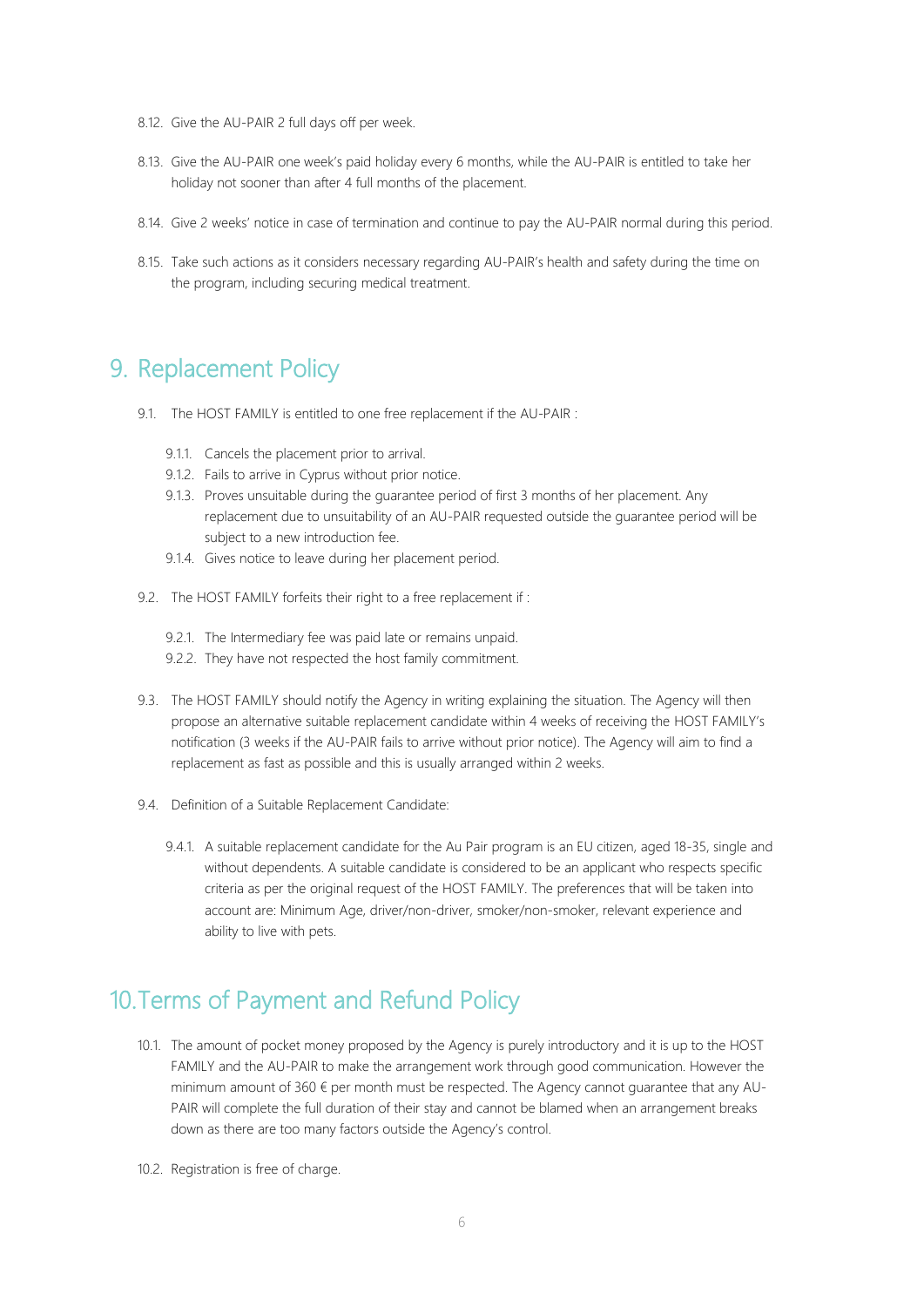- 1.1. The Application fee amounts to  $640 \text{ } \in$  and is refundable the full amount is given back to HOST FAMILY, if the Agency doesn't manage to find an AU-PAIR. The Agency will start the search for an AU-PAIR on receipt of the Application fee.
- 1.2. The Program fee amounts to 1597  $\epsilon$  and is due as soon as the AU-PAIR and the HOST FAMILY has agreed on the placement. The usual duration of the placement is 12 months, shall the HOST FAMILY require longer duration of placement , the Program fee increases up to 1850 €.
- 1.3. The Program fee covers:
	- 1.3.1. AU-PAIR CYPRUS Program counseling
	- 1.3.2. AU-PAIR's placement
	- 1.3.3. Return flight ticket
	- 1.3.4. Assistance of the Regional Agent during the AU-PAIR's placement
	- 1.3.5. AU-PAIR's background check-up (citizenship, nationality, age, experience, personality and stress test, clean criminal record, family background, education, diplomas and certificates, languages, driving skills, health condition, references).
	- 1.3.6. Driving lessons of an AU-PAIR
	- 1.3.7. First Aid Certificate of an AU-PAIR
	- 1.3.8. Country Registration Certificate of an AU-PAIR
	- 1.3.9. Costs of possible replacement
- 1.4. The Intermediary fee amounts to  $500 \text{ } \epsilon$  and is due two weeks week prior to arrival of the AU-PAIR.
- 1.5. If the HOST FAMILY wants to pay the whole amount at once, the price is discounted for 5% down to 2600 € and due only after the AU-PAIR and the HOST FAMILY has agreed on the placement.
- 1.6. Failure to pay on time will result in a surcharge, a delay in engaging the AU-PAIR or in the placement of the chosen AU-PAIR with another HOST FAMILY. If the fees remains unpaid on the AU-PAIR's arrival a 25% surcharge on any unpaid placement fee will be payable on the unpaid fee. Thereafter a 3% surcharge will be applied to the cumulative amount (fee + surcharge) on a weekly basis until the invoice has been settled in full. The HOST FAMILY will also forfeit their right to a replacement.
- 1.7. In the unlikely event that the Agency is unable to provide the HOST FAMILY with a suitable AU-PAIR as per the replacement policy, a partial refund may be given at the agency's discretion. The partial refund will not be given if the HOST FAMILY :
	- 1.7.1.1. Rejects the proposal of a suitable AU-PAIR as per the replacement policy.
	- 1.7.1.2. Makes alternative arrangements via another source and doesn't require a replacement.
	- 1.7.1.3. Changes their original criteria and the Agency is consequently unable to find a replacement.
	- 1.7.1.4. No longer wishes to hire an AU-PAIR, regardless of the reason.
	- 1.7.1.5. Should the HOST FAMILY cancel the placement prior to the start date for whatever reason.
	- 1.7.1.6. Has, in the Agency's judgement, not respected their obligations resulting in serious misconduct or breach of contract.

# 11. HOST FAMILY Acknowledges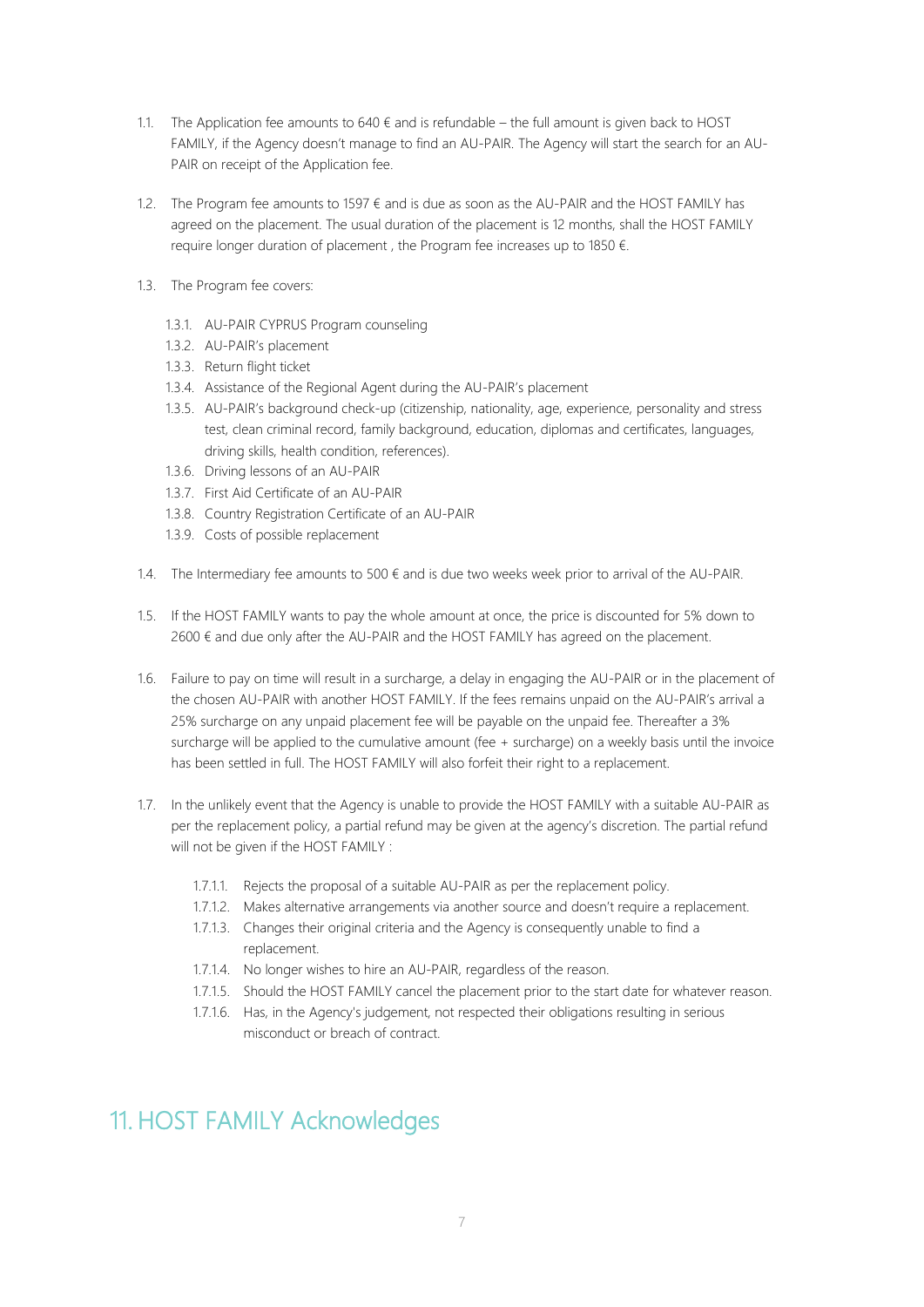- 11.1. SunnyNanny reserves the right to terminate the agreement; if the HOST FAMILY doesn't meet the obligations mentioned in paragraph 8. or fails to pay all fees on time as mentioned in paragraph 10., doesn't meet minimum requirements, doesn't respect the Terms and Conditions.
- 11.2. SunnyNanny operates as an introduction and intermediary Agency between the Host Family and the AU-PAIR – SunnyNanny does not employ the AU-PAIRs.
- 11.3. The HOST FAMILY IS obliged to keep their application up to date and information factual and contact SunnyNanny in case of changes.
- 11.4. SunnyNanny will conduct an interview with all AU-PAIRs.
- 11.5. SunnyNanny will verify credentials checks.
- 11.6. The AU-PAIR is responsible for filing his/her own tax declarations and pays her social insurance in her home country.
- 11.7. The AU-PAIR is allowed to have an extra income working as a babysitter for SunnyNanny, if the Host Family agrees to it.
- 11.8. The HOST FAMILY understands the support system provided by SunnyNanny, and assigned Regional Agent. The HOST FAMILY will maintain contact with the Regional Agent and will provide feedback on the placement, if requested.

## 12. Conditions of Termination

- 12.1. Both the AU-PAIR and HOST FAMILY must respect a 2 week notice period should they wish to terminate the contract between them. Both parties should contact the Agency prior to giving notice to the AU-PAIR in order to explore any possible means of reconciliation.
- 12.2. During this period, both parties agree to respect their obligations the AU-PAIR should carry out their daily tasks and the HOST FAMILY must provide board and lodging and continue to pay pocket money to the AU-PAIR. If the HOST FAMILY wishes the AU-PAIR to leave their home sooner, they may either offer to pay for the AU-PAIR's return travel home or for reasonable local accommodation for the remainder of the notice period so the AU-PAIR can look for another family or job. Whilst the Agency hopes that in such circumstances the AU-PAIR would accept one of these offers, and the Agency would encourage them to do so, they are not obliged to do so.
- 12.3. In the event of Serious Misconduct by either party, the other party may terminate the engagement with immediate effect. Serious misconduct may require the involvement of the police. In the event of such misconduct on the part of the AU-PAIR, the HOST FAMILY will provide adequate accommodation for 48 hours from the date of termination. Neither the HOST FAMILY nor the Agency is responsible for paying for or arranging the AU-PAIR's travel home. The Agency will not look for another family for the AU-PAIR. In the event of such misconduct on the part of the HOST FAMILY, the AU-PAIR may terminate the contract immediately whereupon the HOST FAMILY must pay for the AU-PAIR's return travel home or offer to pay for reasonable local accommodation for 2 weeks following the AU-PAIR's termination of the contract so the AU-PAIR can look for another family or job if she so wishes

# 13. Liability